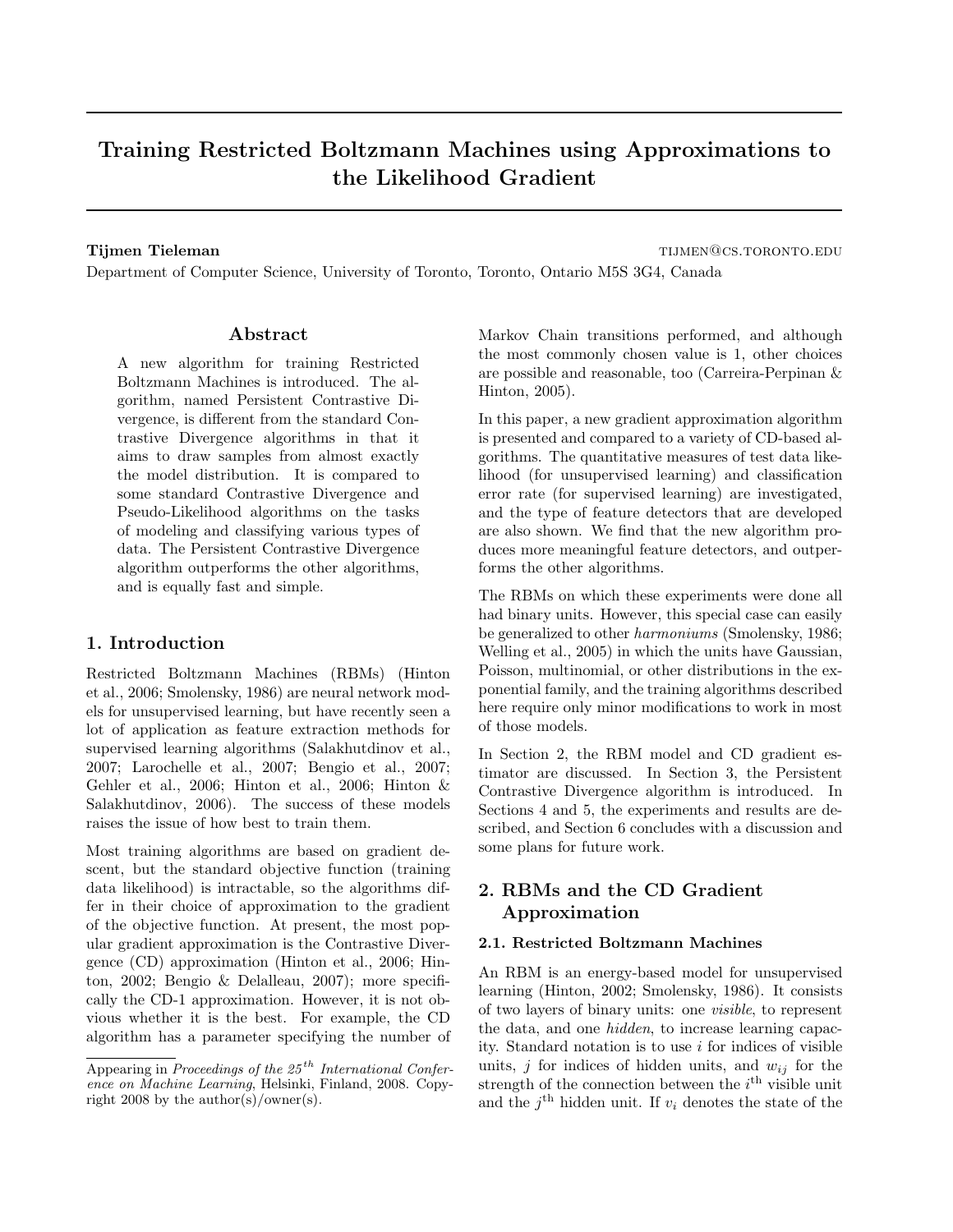$i^{\text{th}}$  visible unit, and  $h_j$  denotes the state of the  $j^{\text{th}}$ hidden unit, an energy function is defined on states:  $E(v, h) = -\sum_{i,j} v_i h_j w_{ij} - \sum_i v_i b_i - \sum_j h_j b_j$ , where  $b$ stands for the biases. Through these energies, probabilities are defined as  $P(v, h) = \frac{e^{-E(v, h)}}{Z}$  where Z is the normalizing constant  $Z = \sum_{x,y} e^{-E(x,y)}$ . The probability of a data point (represented by the state  $v$  of the visible layer) is defined as the marginal:  $P(v) =$  $\sum_h P(v, h) = \frac{\sum_h e^{-E(v, h)}}{Z}$  $\overline{z}$ . Thus, the training data likelihood, using just one training point for simplicity, is  $\phi = \log P(v) = \phi^+ - \phi^-$  where  $\phi^+ = \log \sum_h e^{-E(v,\tilde{h})}$ and  $\phi^{-} = \log Z = \log \sum_{x,y} e^{-E(x,y)}$ . The positive gradient  $\frac{\partial \phi^+}{\partial w_{ij}}$  is simple:  $\frac{\partial \phi^+}{\partial w_{ij}} = v_i \cdot P(h_j = 1|v)$ . The negative gradient  $\frac{\partial \phi^-}{\partial w_{ij}} = P(v_i = 1, h_j = 1)$ , however, is intractable. If we could get samples from the model, we could Monte Carlo approximate it, but even getting those samples is intractable.

## 2.2. The Contrastive Divergence Gradient Approximation

To get a tractable approximation of  $\frac{\partial \phi^-}{\partial w_{ij}}$ , one uses some algorithm to *approximately* sample from the model. The Contrastive Divergence (CD) algorithm is one way to do this. It is designed in such a way that at least the direction of the gradient estimate is somewhat accurate, even when the size is not. CD-1 is, at present, the most commonly used algorithm for training RBMs. One of the algorithms we compare is regular CD-1; another is CD-10, which is generally considered to be better if the required computer time is available.

A variation on CD is mean field CD (Welling & Hinton, 2002), abbreviated MF CD. This has the advantage of being a deterministic gradient estimate, which means that larger learning rates can be used. We include mean field CD-1 in the comparison.

# 3. The Persistent Contrastive Divergence Algorithm

CD-1 is fast, has low variance, and is a reasonable approximation to the likelihood gradient, but it is still significantly different from the likelihood gradient when the mixing rate is low. This can be seen by drawing samples from the distribution that it learns (see Figure 4). Generally speaking,  $CD-n$  for greater  $n$  is preferred over CD-1, if enough running time is available. In Neal's 1992 paper about Sigmoid Belief Networks (1992), a solution is suggested for such situations. In the context of RBMs, the idea is as follows (see also (Yuille, 2004)).

What we need for approximating  $\frac{\partial \phi^-}{\partial w_{ij}}$  is a sample from the model distribution. The standard way to get it is by using a Markov Chain, but running a chain for many steps is too time-consuming. However, between parameter updates, the model changes only slightly. We can take advantage of that by initializing a Markov Chain at the state in which it ended for the previous model. This initialization is often fairly close to the model distribution, even though the model has changed a bit in the parameter update. Neal uses this approach with Sigmoid Belief Networks to approximately sample from the posterior distribution over hidden layer states given the visible layer state. For RBMs, the situation is a bit simpler: there is only one distribution from which we need samples, as opposed to one distribution per training data point. Thus, the algorithm can be used to produce gradient estimates online or using mini-batches, using only a few training data points for the positive part of each gradient estimate, and only a few 'fantasy' points for the negative part. The fantasy points are updated by one full step of the Markov Chain each time a mini-batch is processed.

Of course this still is an approximation, because the model does change slightly with each parameter update. With infinitesimally small learning rate it becomes exact, and in general it seems to work best with small learning rates.

We call this algorithm *Persistent Contrastive Diver*gence (PCD), to emphasize that the Markov Chain is not reset between parameter updates.

#### 4. Experiments

We did a variety of experiments, using different data sets (digit images, emails, artificial data, horse image segmentations, digit image patches), different models (RBMs, classification RBMs, fully visible Markov Random Fields), different training procedures (PCD, CD-1, CD-10, MF CD, pseudo likelihood), and different tasks (unsupervised vs. supervised learning).

#### 4.1. Data Sets

The first data set that we used was the MNIST dataset of handwritten digit images (LeCun & Cortes, ). The images are 28 by 28 pixels, and the data set consists of 60,000 training cases and 10,000 test cases. To have a validation set, we split the official training set of 60,000 cases into a training set of 50,000 cases and a validation set of 10,000 cases. To have binary data, we treat the pixel intensities as probabilities. Each time a binary data point is required, a real-valued MNIST im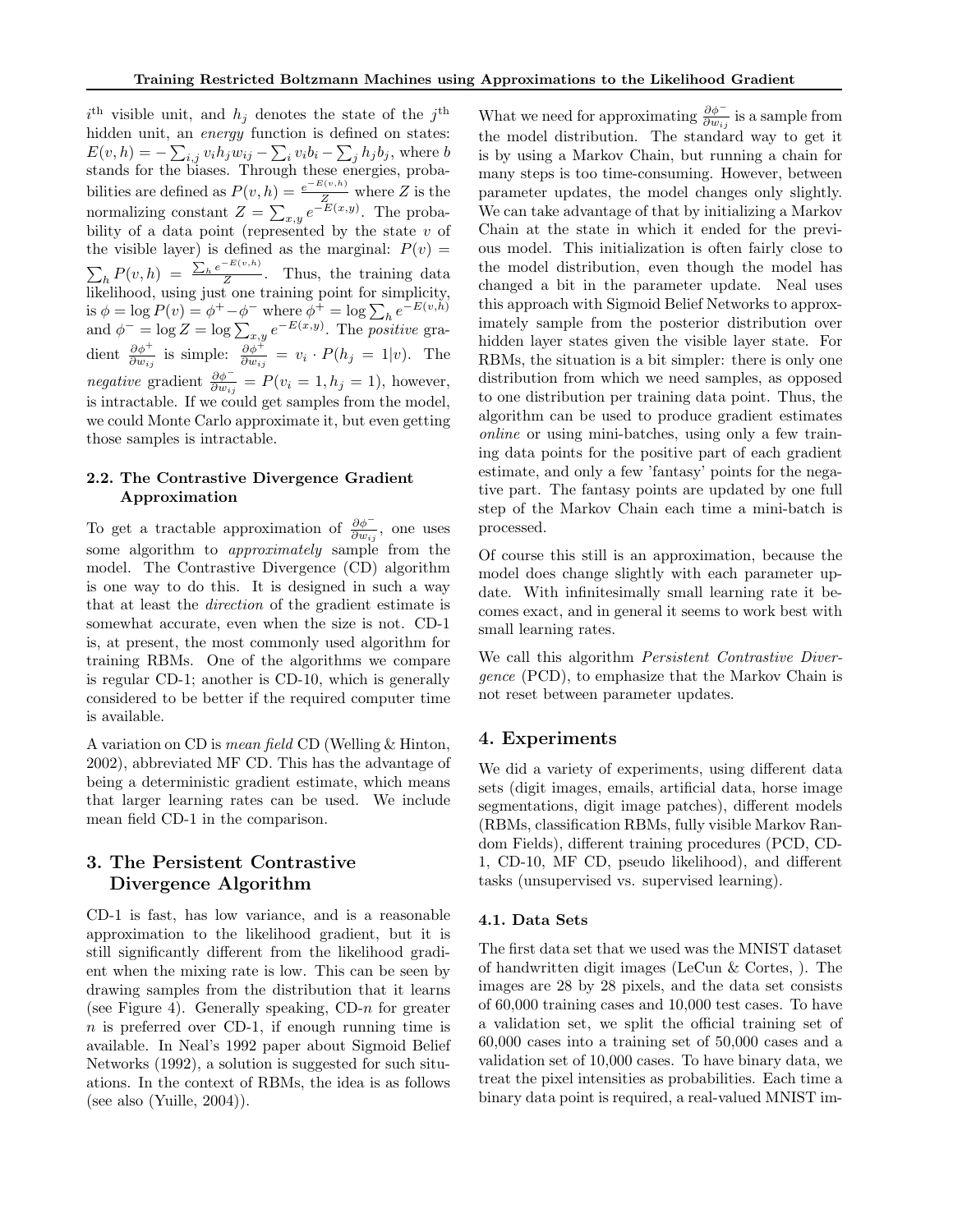age is binarized by sampling from the given Bernoulli distribution for each pixel. Thus, in effect, our data set is a mixture of 70,000 factorial distributions: one for each of the data points in the MNIST data set.

Another data set was obtained by taking small patches of 5 by 5 pixels, from the MNIST images. have somewhat smooth-looking data, we binarized by thresholding at  $1/2$ . The 70,000 MNIST data points were thus turned into 70,000 times  $(28 - 5 + 1)^2$  is 4,032,000 patches. This data set was split into training  $(60\%)$ , validation  $(20\%)$ , and test  $(20\%)$  sets.

A data set consisting of descriptions of e-mails was made available by Sam Roweis. It describes 5,000 emails using a variety of binary features - mostly word presence vs. absence features. The e-mails are labeled as spam or non-spam.

An artificial data set was created by combining the outlines of rectangles and triangles. Because this data set is artificially generated, there is an infinite amount of it, which helps shed some light on the reasons for using weight decay regularization.

Lastly, we used a data set of image segmentations: in pictures of horses, the segmentation indicates which pixels are part of the horse and which are background (Borenstein et al., 2004). By using only the segmentation, we have a binary data set.

# 4.2. Models

The first model we used is an RBM, exactly as described above. For the MNIST and horse segmentation data sets, we used 500 hidden units; for the artificial data set we used 100.

One of the evaluations is how well the learned RBM models the test data, i.e. log likelihood. This is intractable for regular size RBMs, because the time complexity of that computation is exponential in the size of the smallest layer (visible or hidden). One experiment, therefore, was done using only 25 hidden units, so that log likelihood could be calculated exactly in about two hours. Another experiment uses an approximate assessment of the normalization constant  $Z$ , that was developed recently in our group (Salakhutdinov & Murray, 2008). This algorithm works for any number of hidden units, but its reliability has not been researched extensively. Nonetheless, it seems to give a reasonable indication, and can be used to complement other results.

RBMs, however, are models for unsupervised learning, so for classification we used a slightly different model, described in more detail in (Hinton et al., 2006). We

used an RBM with one added visible unit, which represented the label. The training data points are then combinations of inputs with their labels, and testing is done by choosing the most likely label given the input, under the learned model. This model we call a 'classification RBM'. Note that the label unit is not necessarily binary (although in the spam classification task it is). In the MNIST classification task it is multinomial: it can have 10 different values. This, however, does not significantly change the algorithms (Hinton, 2002). For MNIST classification we used 500 hidden units; for spam classification we used 100.

The third model we tested is significantly different: a fully visible, fully connected Markov Random Field (MRF) (see for example (Wainwright & Jordan, 2003)). One can use the PCD algorithm on it, although it looks a bit different in this case. We compared its performance to the more commonly used Pseudo-Likelihood optimization algorithm (Besag, 1986). To have exact test data log likelihood measurements, we used small models, with only 25 units.

# 4.3. The Mini-batch Optimization Procedure

We used the *mini-batch* learning procedure: we only used a small number of training points for each gradient estimate. We used 100 training points in each mini-batch for most data sets.

# 4.4. Algorithm Details

The PCD algorithm can be implemented in various ways. One could, for example, choose to randomly reset some of the Markov Chains at regular intervals. Initial tests showed that the best implementation is as follows: no Markov Chains get reset; one full Gibbs update is done on each of the Markov Chains for each gradient estimate; and the number of Markov Chains is equal to the number of training data points in a mini-batch.

PCD for fully visible MRFs is a bit different from PCD for RBMs. A pleasant difference is that  $\frac{\partial \phi^+}{\partial \theta}$  is constant, so it can be precomputed for the entire training set. Thus, no variance results from the use of minibatches, and the training set can be discarded after  $\frac{\partial \phi^+}{\partial \theta}$  is computed over it. An unpleasant difference is that the Markov Chain defined by Gibbs sampling has slower mixing: MRFs with connections between the visible units lack the pleasant property of RBMs that all visible units can be updated at the same time.

A Pseudo-Likelihood (PL) gradient computation requires more work than a PCD gradient computation, because it requires a logistic regression gradient esti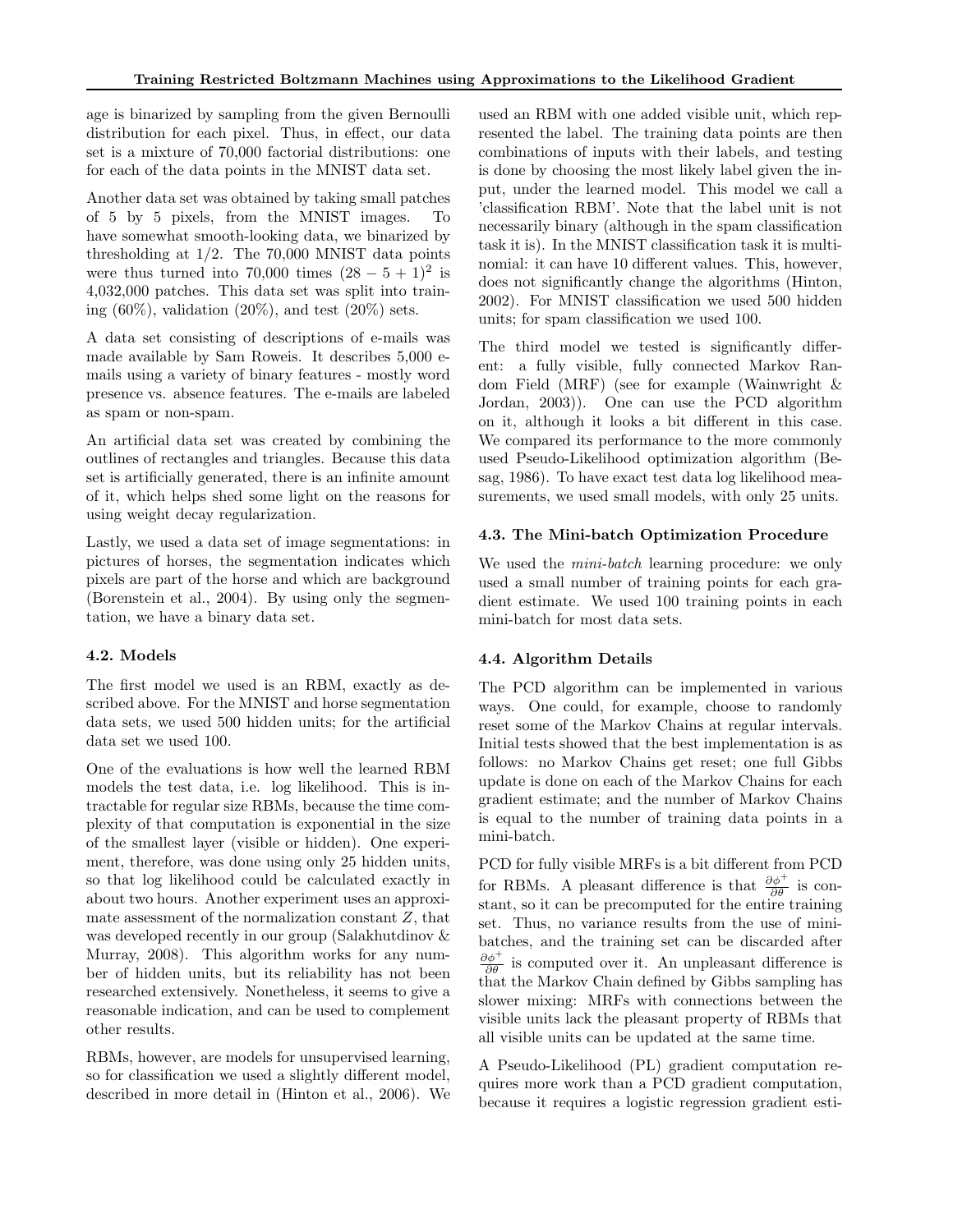mate for each of the units. As a result, we found that using mini-batches of 50 training points instead of 100 took only a little bit more time per training point, and did allow updating the model parameters almost twice as often, which is preferable in the mini-batch optimization procedure.

#### 4.5. Other Technical Details

The learning rates used in the experiments are not constant. In practice, decaying learning rates often work better. In these experiments, the learning rate was linearly decayed from some initial learning rate to zero, over the duration of the learning. Preliminary experiments showed that this works better than the  $\frac{1}{t}$  schedule suggested in theoretical work by (Robbins & Monro, 1951), which is preferable when infinitely much time is available for the optimization.

Some experiment parameters, such as the number of hidden units, and the size of the mini-batches, were fixed. However, the initial learning rate was chosen using a validation set, as was weight decay for the (shorter) experiments on the spam, horses, MNIST patches, and artificial data sets. For each algorithm, each task, and each training duration, 30 runs were performed with evaluation on validation data, trying to find the settings that worked best. Then a choice of initial learning rate and, for the shorter experiments, weight decay, were made, and with those chosen settings, 10 more runs were performed, evaluating on test data. This provided 10 test performance numbers, which were summarized by their average and standard deviation (shown as error bars).

## 5. Results

#### 5.1. The three MNIST Tasks

The results on the three MNIST tasks are shown in Figures 1, 2, and 3.

It is clear that PCD outperforms the other algorithms. PCD, CD-1, and MF CD all take approximately the same amount of time per gradient estimate, with MF CD being a little bit faster because it does not have to create random numbers. CD-10 takes about four times as long as PCD, CD-1, and MF CD, but it is indeed better than CD-1.

While CD-1 is good for some purposes, it is substantially different from the true likelihood gradient. This can be seen by drawing samples from an RBM that was trained with CD-1. Figure 4 shows those next to samples drawn from an RBM that was trained using PCD. It is clear that PCD is a better approximation



Figure 1. Modeling MNIST data with 25 hidden units (exact log likelihood)



Figure 2. Modeling MNIST data with 500 hidden units (approximate log likelihood)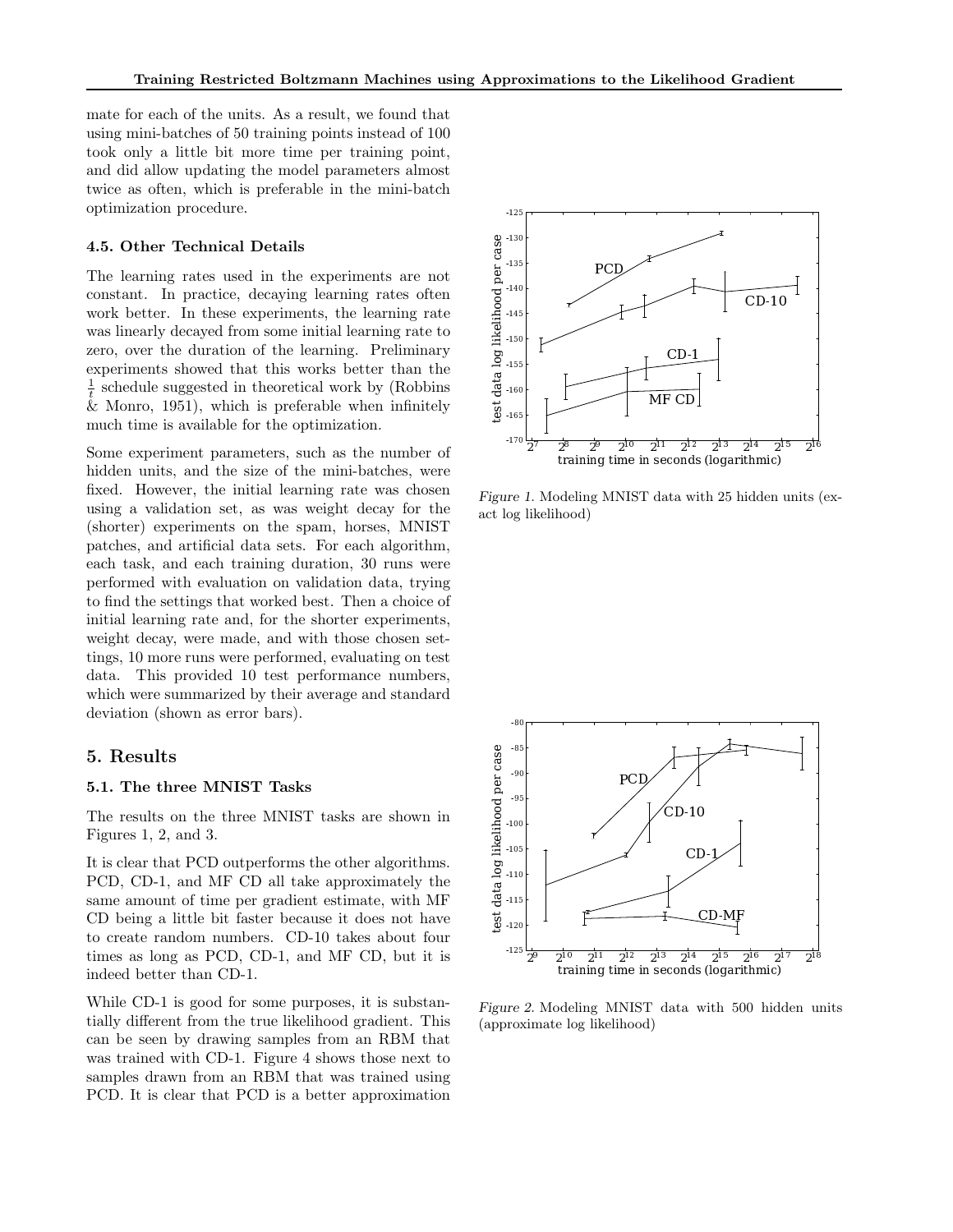

Figure 3. Classification of MNIST data



Figure 5. Modeling artificial data

to the likelihood gradient.

Classification is a particularly interesting task because it gives an indication of how well the model can extract relevant features from the input. RBMs are most often used as feature detectors, and this finding suggests that PCD creates feature detectors that give better classification than CD-1.

#### 5.2. Modeling Artificial Data

In Figure 5 we see essentially the same as what happened on the MNIST tasks. MF CD is clearly the worst of the algorithms, CD-1 works better, and CD-10 and PCD work best, with CD-10 being preferable when little time is available and PCD being better if more time is available.



Figure 6. Classifying e-mail as spam versus non-spam

This data set was artificially generated, so there was an infinite amount of data available. Thus, one might think that the use of weight decay serves no purpose. However, all four algorithms did work best with some weight decay. The explanation for this is that CD algorithms are quite dependent on the mixing rate of the Markov Chain defined by the Gibbs sampler, and that mixing rate is higher when the parameters of the model are smaller. Thus, weight decay keeps the model mixing reasonably well, and makes CD algorithms work better. The effect is strongest for MF CD, which performs only one Gibbs update and does so without introducing noise. MF CD worked best with a weight decay strength of 10<sup>−</sup><sup>3</sup> . CD-1 does introduce some noise in the update procedure, and required less weight decay: 3 · 10<sup>−</sup><sup>4</sup> . CD-10 performs more updates, and is less dependent on the mixing rate. The best weight decay value for CD-10 turned out to be approximately 1.3·10<sup>−</sup><sup>4</sup> . Finally, the mixing mechanism used by PCD is even better, but it is still based on the Gibbs sampler, so it, too, works better with some weight decay. The best weight decay strength for PCD was approximately  $2.5 \cdot 10^{-5}$ .

#### 5.3. Classifying E-mail Data

In Figure 6 the results on the e-mail classification task are shown. Because this is a small data set (5,000 data points in total, i.e. only 1000 test data points), we see that the error bars on the performace are quite large. Thus, we cannot carefully compare the performance of CD-1, CD-10, and PCD. We only see that MF CD is, again, not the best method.

However, we can conclude that RBMs can be used for this task, too, with acceptable performance, and that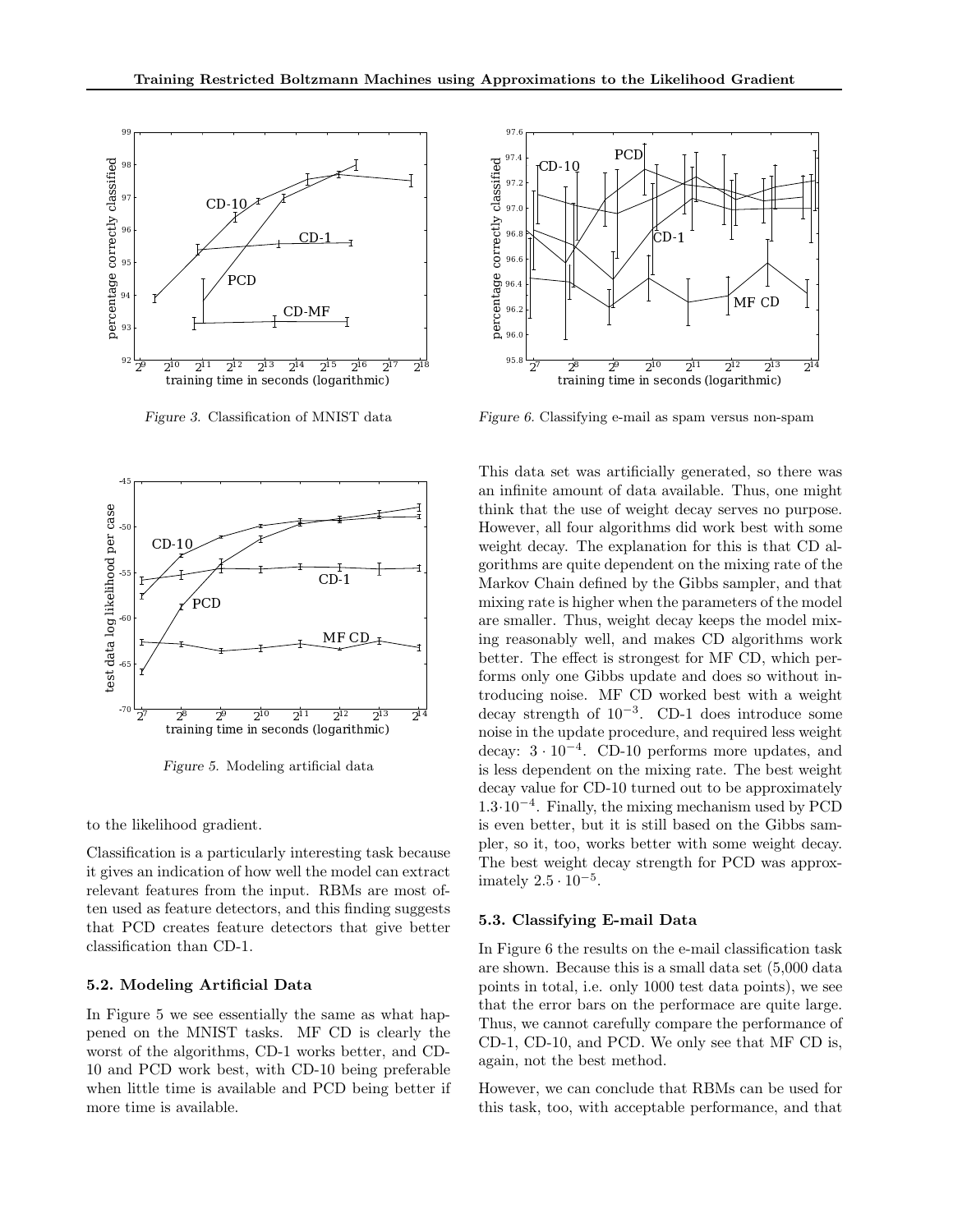

Figure 4. Samples from an RBM that was trained using PCD (left) and an RBM that was trained using CD-1 (right). Clearly, CD-1 did not produce an accurate model of the MNIST digits. Notice, however, that some of the CD-1 samples vaguely resemble a three.



Figure 7. Modeling horse segmentation data

PCD is a reasonable choice of training algorithm.

#### 5.4. Modeling Horse Contours

In Figure 7 we see a different picture: PCD is not the best algorithm here. The most plausible explanation is that although the same amount of training time was used, the data is much bigger: 1024 visible units, and 500 hidden units. Thus, there were 20 times as many connections in the RBM to be learned, which also means processing one mini-batch took more than 10 times as long as for the artificial data. Thus, we are essentially looking at a short optimization. Above, we already saw that CD-10 is better than PCD when little time is available, and that is confirmed here. We conjecture that, given significantly more training time, PCD would perform better than the other algorithms.

#### 5.5. PCD on Fully Visible MRFs

To verify that PCD also works well with other models, we did some experiments with fully visible, fully connected MRFs. To be able to have exact test data likelihood evaluation, we made the MRFs small, and modeled 5 by 5 pixel patches from the MNIST digit images.

Pseudo-Likelihood (PL) training works reasonably well on this data set, but it does not produce the best probability models. Presumably this is simply because PL optimizes a different objective function. As a result, PL needed early stopping to prevent diverging too much from the data likelihood objective function, and the optimal learning rates are more or less inversely proportional to the duration of the optimization. Even with only a few seconds training time, the best test data likelihood is already achieved: −5.35.

PCD training does go more in the direction of the data likelihood function - asymptotically it gives its exact gradient. Thus, PCD did profit from having more time to run. Figure 8 shows the performance. The asymptotic value of approximately −5.15 does seem to be the best possible model: we also used exact gradient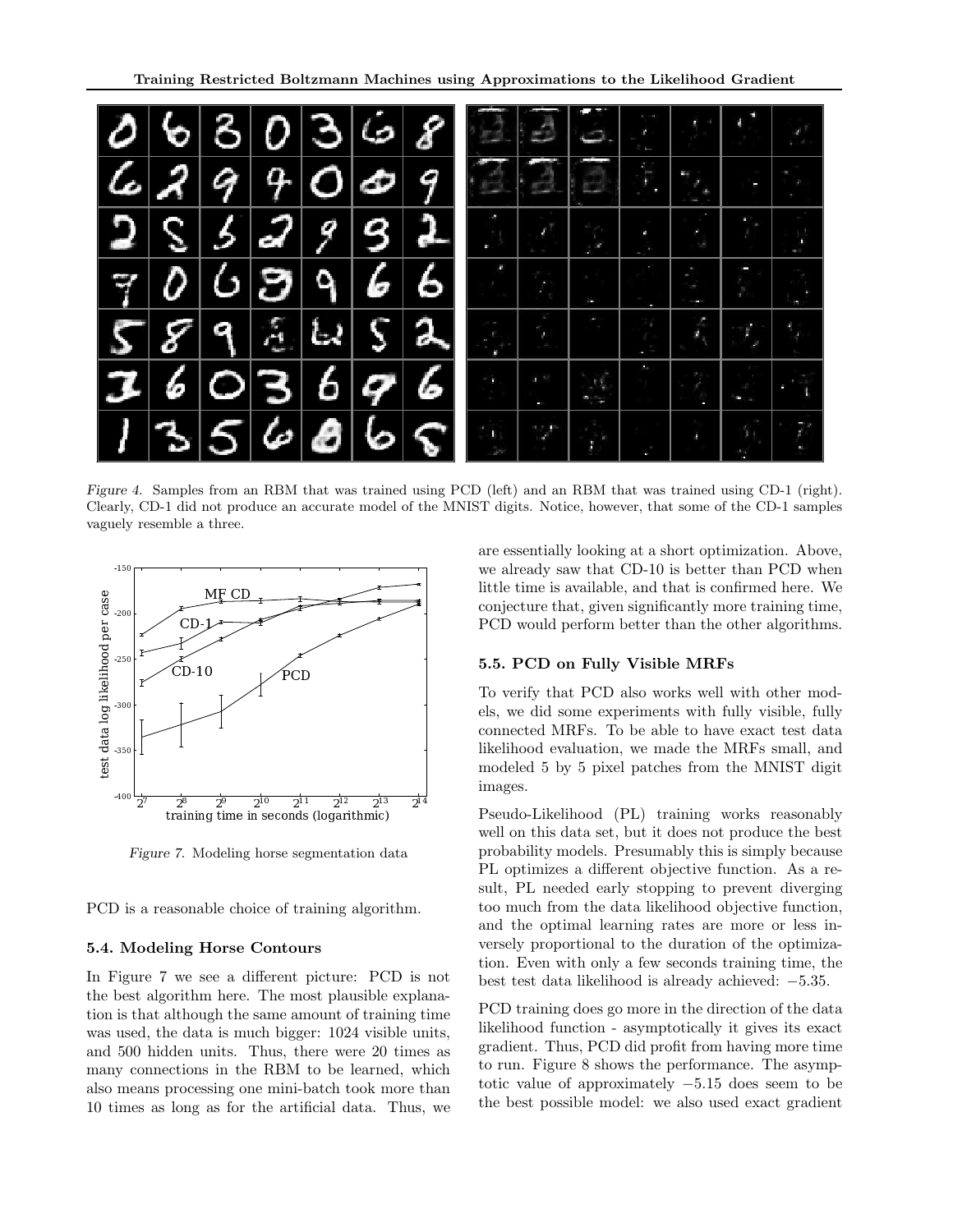

Figure 8. Training a fully visible MRF

optimization (which is slow, but possible), and this equally ended up with test data log likelihood of −5.15. However, the entropy of the training data distribution is significantly less than 5.15 'nats': it is 4.78 nats. This difference is probably due to the fact that the model has insufficient complexity to completely learn the training data distribution.

Incidentally, the training data log likelihood is only 0.004 better than the test data log likelihood - presumably because this data set is quite large and the model is quite small.

# 6. Discussion and Future Work

One issue not investigated is the use of weight decay. It is quite possible that the more approximate algorithms (such as CD-1 and MF CD) would benefit more from weight decay than CD-10 and PCD. In an RBM with zero weights, CD-1 and MF CD give exactly the likelihood gradient, and in general, in RBMs with small weights those algorithms give better approximations to the likelihood gradient than in RBMs with large weights. Weight decay keeps the weights small, and thus enables gradient estimates that approximate the likelihood gradient more closely. For many tasks, however, large weights may be required for good performance, so strong weight decay is undesirable if it can be avoided.

Also, the amount of training time used in these experiments is insufficient to find the asymptotic performance. In Figure 3 one can see, for example, that PCD clearly profits from more training time. To find out what its performance would be with more training time is future work, but we have seen runs (with more

training time and more hidden units) where as few as 104 out of the 10,000 test cases were misclassified. Clearly, this is worth investigating further.

Another issue suggesting future work is that the classification RBMs in these experiments were not trained to maximize classification performance. They were trained to accurately model the joint distribution over images and labels. It is possible to train classification RBMs directly for classification performance; the gradient is fairly simple and certainly tractable. A natural way to use this classification error gradient is after training the RBM for joint density modeling. However, in preliminary experiments we found that this procedure begins to overfit very quickly (often after improving performance by less than 0.1%), so we did not include it in this paper. It is, however, still possible that combining the classification gradient with the density modeling gradient is a method that could yield more improvements. This is future work.

The main limitation of PCD is that it appears to require a low learning rate in order to allow the "fantasy" points to be sampled from a distribution that is close to the stationary distribution for the current weights. A theoretical analysis of this requirement can be found in (Yuille, 2004) and (Younes, 1999). Some preliminary experiments, however, suggest that PCD can be made to work well even when the learning rate is much larger than the one suggested by the asymptotic justification of PCD and we are currently exploring variations that allow much larger learning rates.

# Acknowledgements

I thank Geoffrey Hinton and Ruslan Salakhutdinov for many useful discussions and helpful suggestions. Nikola Karamanov and Alex Levinshtein helped by providing data sets. The anonymous reviewers also provided many useful suggestions. This research was supported by NSERC and Microsoft.

#### References

- Bengio, Y., & Delalleau, O. (2007). Justifying and generalizing contrastive divergence (Technical Report 1311). Université de Montréal.
- Bengio, Y., Lamblin, P., Popovici, D., Larochelle, H., & Montreal, Q. (2007). Greedy Layer-Wise Training of Deep Networks. Advances in Neural Information Processing Systems 19: Proceedings of the 2006 Conference.

Besag, J. (1986). On the statistical analysis of dirty